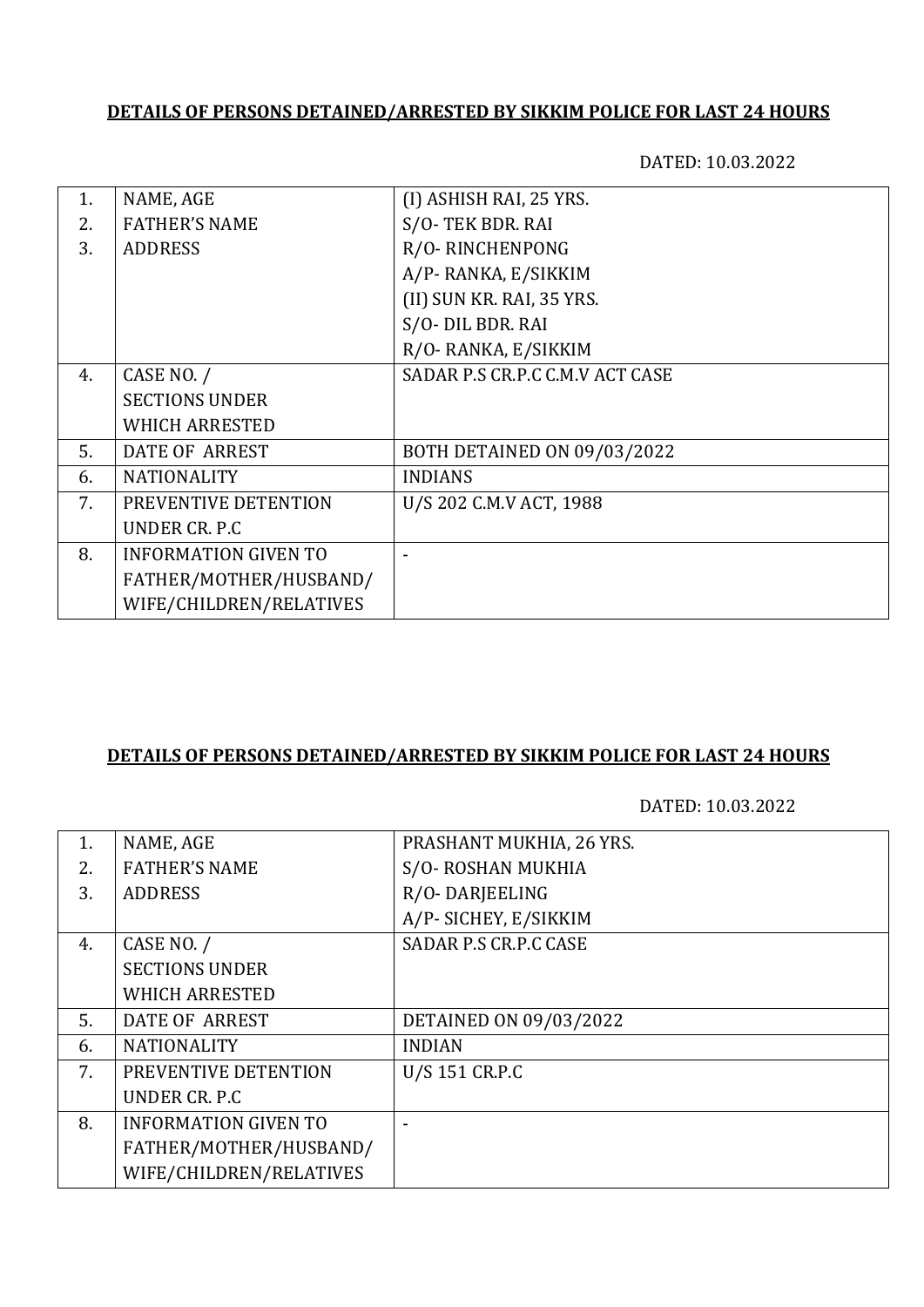## **DETAILS OF PERSONS DETAINED/ARRESTED BY SIKKIM POLICE FOR LAST 24 HOURS**

DATED: 10.03.2022

| 1. | NAME, AGE                   | BHIM RAJ DARJEE, 37 YRS.      |
|----|-----------------------------|-------------------------------|
| 2. | <b>FATHER'S NAME</b>        | S/O-LT. TIKA RAM DARJEE       |
| 3. | <b>ADDRESS</b>              | R/O- UPPER KHAMDONG, E/SIKKIM |
| 4. | CASE NO. /                  | SINGTAM P.S CR.P.C CASE       |
|    | <b>SECTIONS UNDER</b>       |                               |
|    | <b>WHICH ARRESTED</b>       |                               |
| 5. | DATE OF ARREST              | DETAINED ON 09/03/2022        |
| 6. | <b>NATIONALITY</b>          | <b>INDIAN</b>                 |
| 7. | PREVENTIVE DETENTION        | U/S 41 CR.P.C                 |
|    | UNDER CR. P.C               |                               |
| 8. | <b>INFORMATION GIVEN TO</b> |                               |
|    | FATHER/MOTHER/HUSBAND/      |                               |
|    | WIFE/CHILDREN/RELATIVES     |                               |

#### **DETAILS OF PERSONS DETAINED/ARRESTED BY SIKKIM POLICE FOR LAST 24 HOURS**

DATED: 10.03.2022

| 1. | NAME, AGE                   | (I) DIWAS KAMI, 18 YRS.     |
|----|-----------------------------|-----------------------------|
| 2. | <b>FATHER'S NAME</b>        | S/O-HARKA BDR. KAMI         |
| 3. | <b>ADDRESS</b>              | R/O JORETHANG, S/SIKKIM     |
|    |                             | (II) ABISHEK RAI, 20 YRS.   |
|    |                             | S/O-SUREN RAI               |
|    |                             | R/O-JORETHANG, S/SIKKIM     |
|    |                             | (III) SUSHIL SUBBA, 30 YRS. |
|    |                             | S/O TEK BDR. SUBBA          |
| 4. | CASE NO. /                  | RANGPO P.S CR.P.C CASE      |
|    | <b>SECTIONS UNDER</b>       |                             |
|    | <b>WHICH ARRESTED</b>       |                             |
| 5. | DATE OF ARREST              | ALL DETAINED ON 09/03/2022  |
| 6. | <b>NATIONALITY</b>          | <b>INDIANS</b>              |
| 7. | PREVENTIVE DETENTION        | U/S 41 CR.P.C               |
|    | UNDER CR. P.C.              |                             |
| 8. | <b>INFORMATION GIVEN TO</b> |                             |
|    | FATHER/MOTHER/HUSBAND/      |                             |
|    | WIFE/CHILDREN/RELATIVES     |                             |